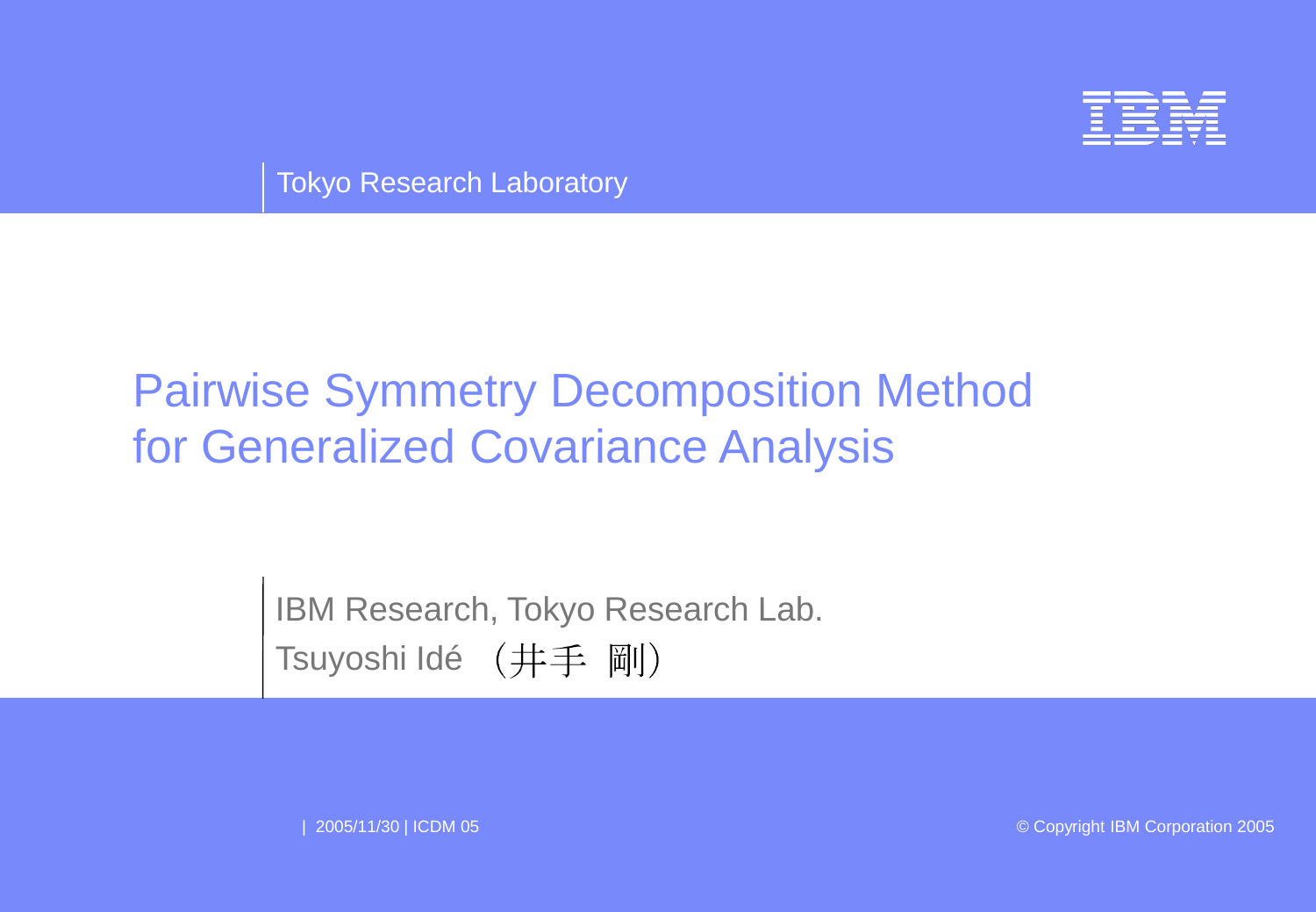

## **Summary:**

**We generalize the notion of covariance using group theory.** 

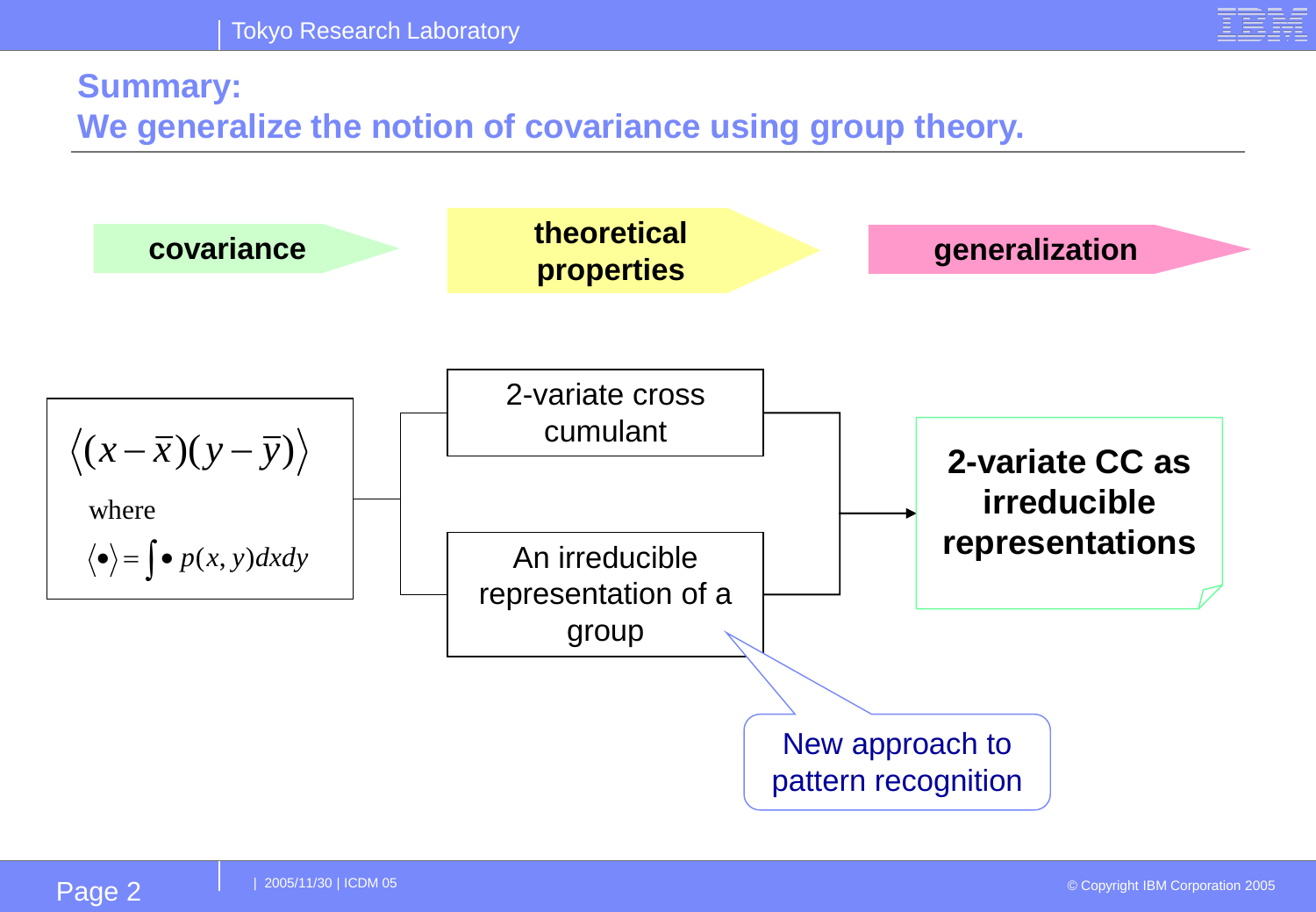

# **Motivation.**

**The traditional covariance cannot capture nonlinearities.**



▪ **The traditional covariance cannot capture nonlinearities.**

$$
C_{xy} = \frac{1}{N-1} \sum_{i=1}^{N} (x_i - \overline{x})(y_i - \overline{y})
$$
  

- $\rightarrow$   $C_{xy}$  would be *useless* in this case.
- **We wish to explicitly define useful metrics for nonlinear correlations.**
	- cf. kernel methods are black-boxes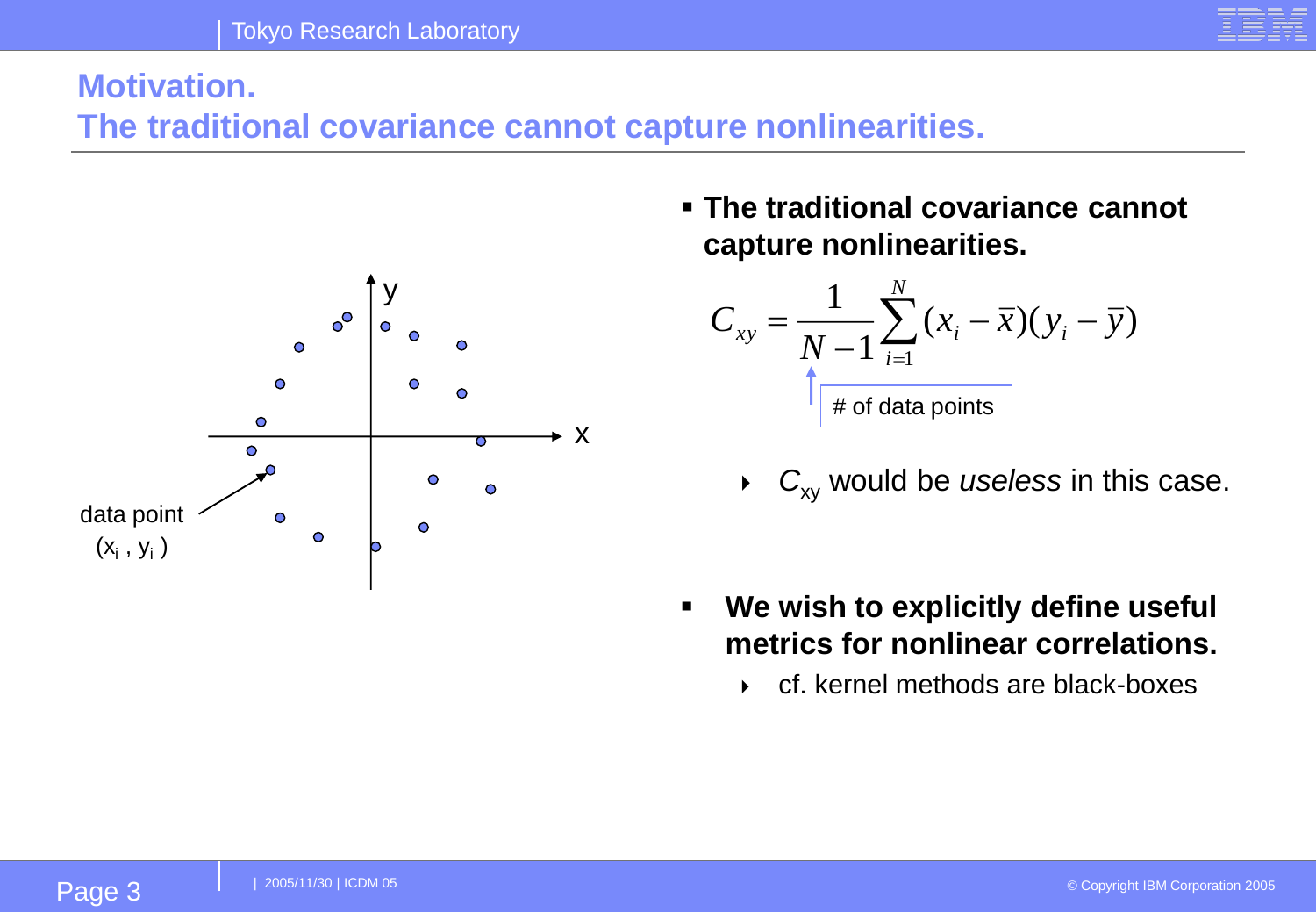

**The lowest order cross-cumulant (CC) is identical to the covariance. A generalized covariance could be higher-order CC.**

**Multivariate systems can be described with PDF.**

$$
p(\mathbf{x}) = p(x_1, x_2, \dots, x_n)
$$

**The cumulants of p completely characterize p.**

By definition,

$$
\langle x_i x_j \rangle_{\mathsf{C}} = \langle x_i x_j \rangle - \langle x_i \rangle \langle x_j \rangle
$$

**2 nd order CC is identical to the covariance**



Notation of "cumulant average"  $\langle x_{i_1}{}^{a_1} x_{i_2}{}^{a_2} \cdots x_{i_k}{}^{a_k} \rangle_c$  $(a_1, ..., a_k)$ -th order cumulant w.r.t.  $(x_1, ..., x_k)$ 

#### **principle #1**

Use higher-order CC for generalizing the covariance

\* We assume zero-mean data hereafter.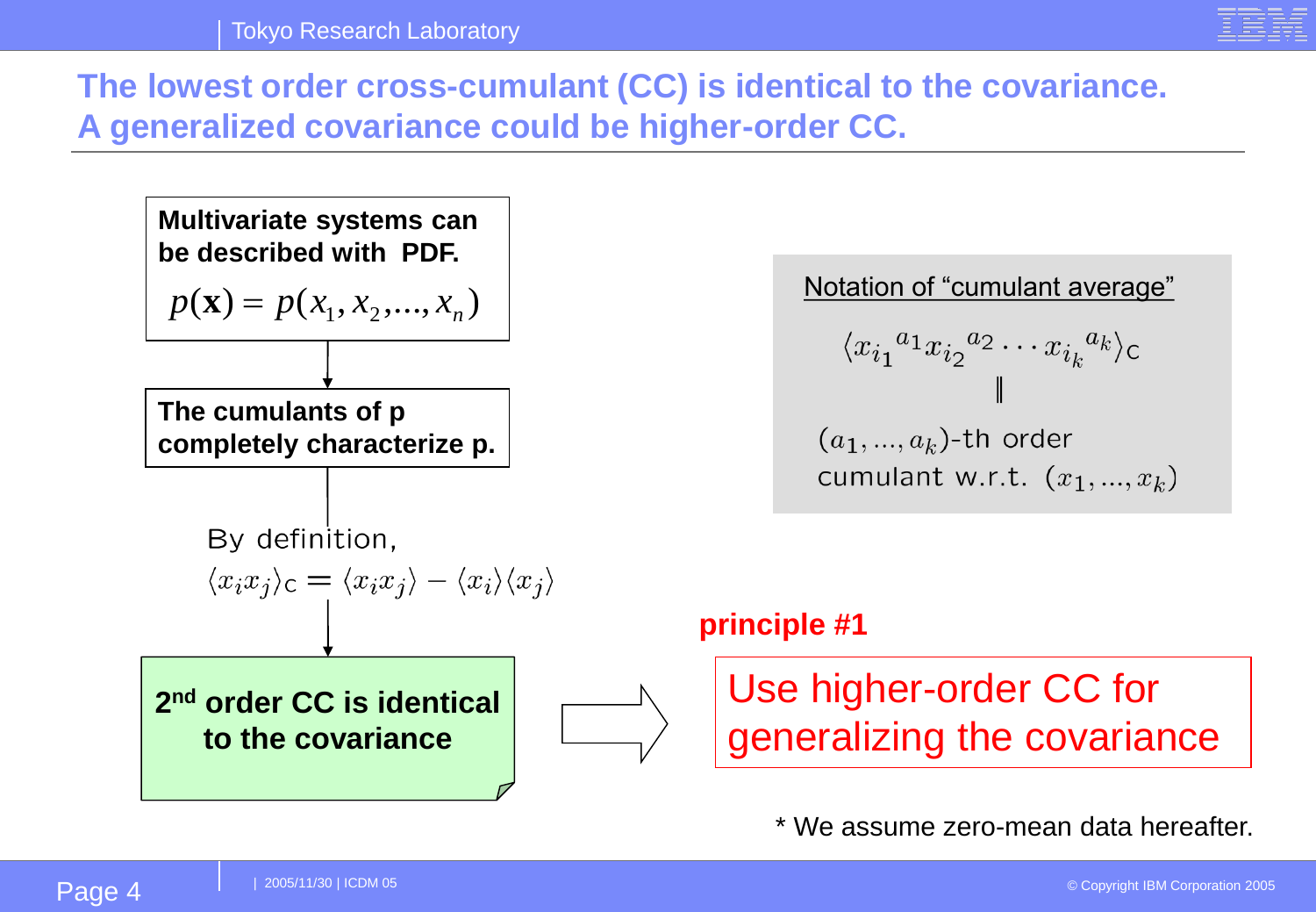

### **Relation between the covariance and symmetries. The axioms of group can be used to characterize the symmetries.** The covariance can be viewed as A collection of such symmetry an inner product of two vectors, operations may be used for  $|p\rangle$  and  $|xy\rangle$ . characterizing the symmetries. symmetric w.r.t. x and y, etc. PDF $|xy\rangle$  has potentially What is the guiding principle to define it? meaningful symmetries Inner product? The axioms of group can be the  $\langle p| \cdot | xy \rangle = \langle p| xy \rangle \equiv \int d \mathbf{r} p(\mathbf{r}) xy.$ guiding principle. *Closure***,** *Associativity***,**  *Identity***,** *Inverse***.**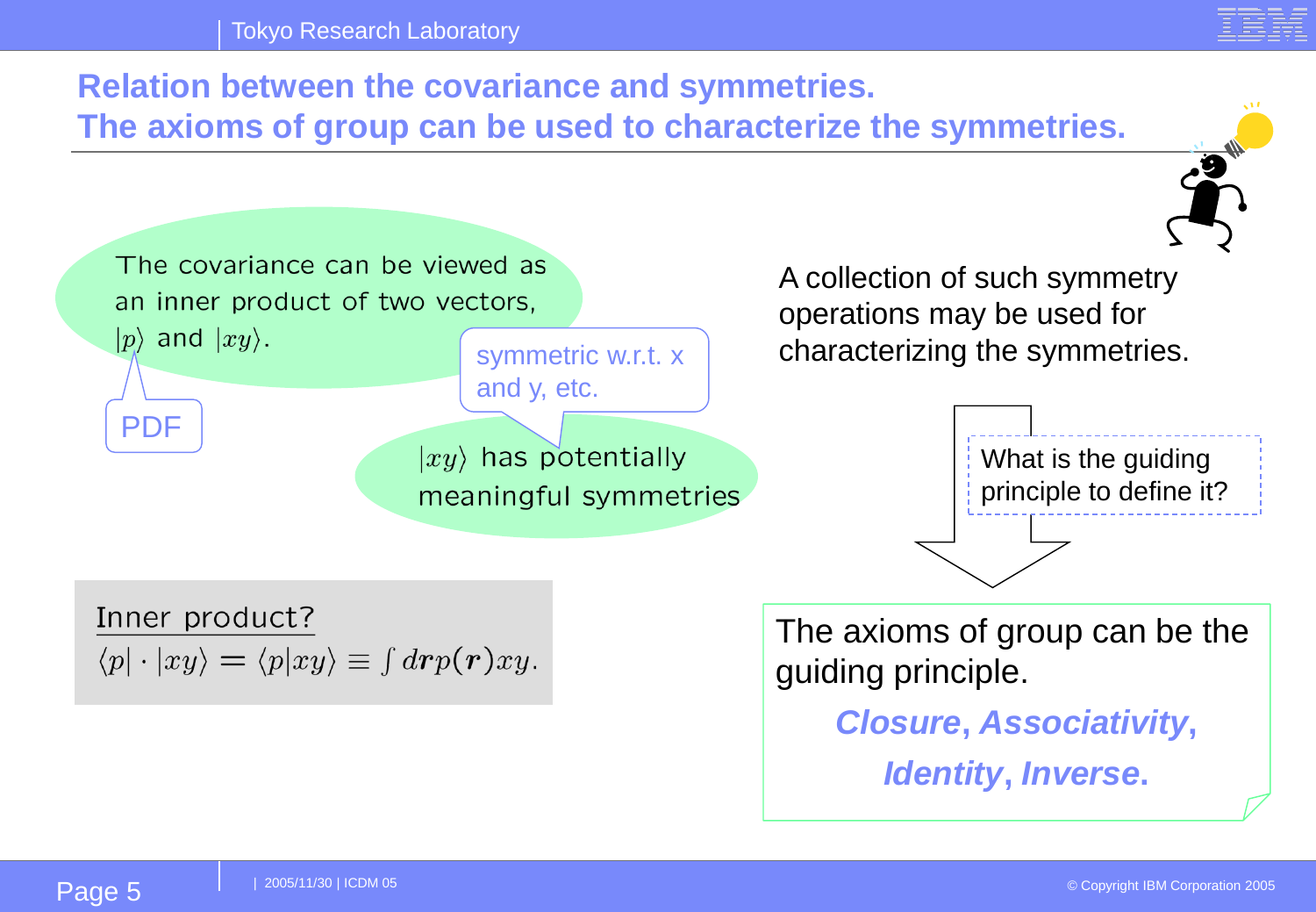

### The set of OPs is almost unique --- C<sub>4y</sub> is the most appropriate group for **characterizing the pairwise correlations.**

- **Requirements on the group** *G*
	- *G* should include OPs describing the symmetries within the *xy* plane*.*
	- G should include an OP to exchange *x* with *y*.



**Point group is a natural choice**



Most general one is a group named  $C_{4v}$ 

Point group? only rotations and mirror reflections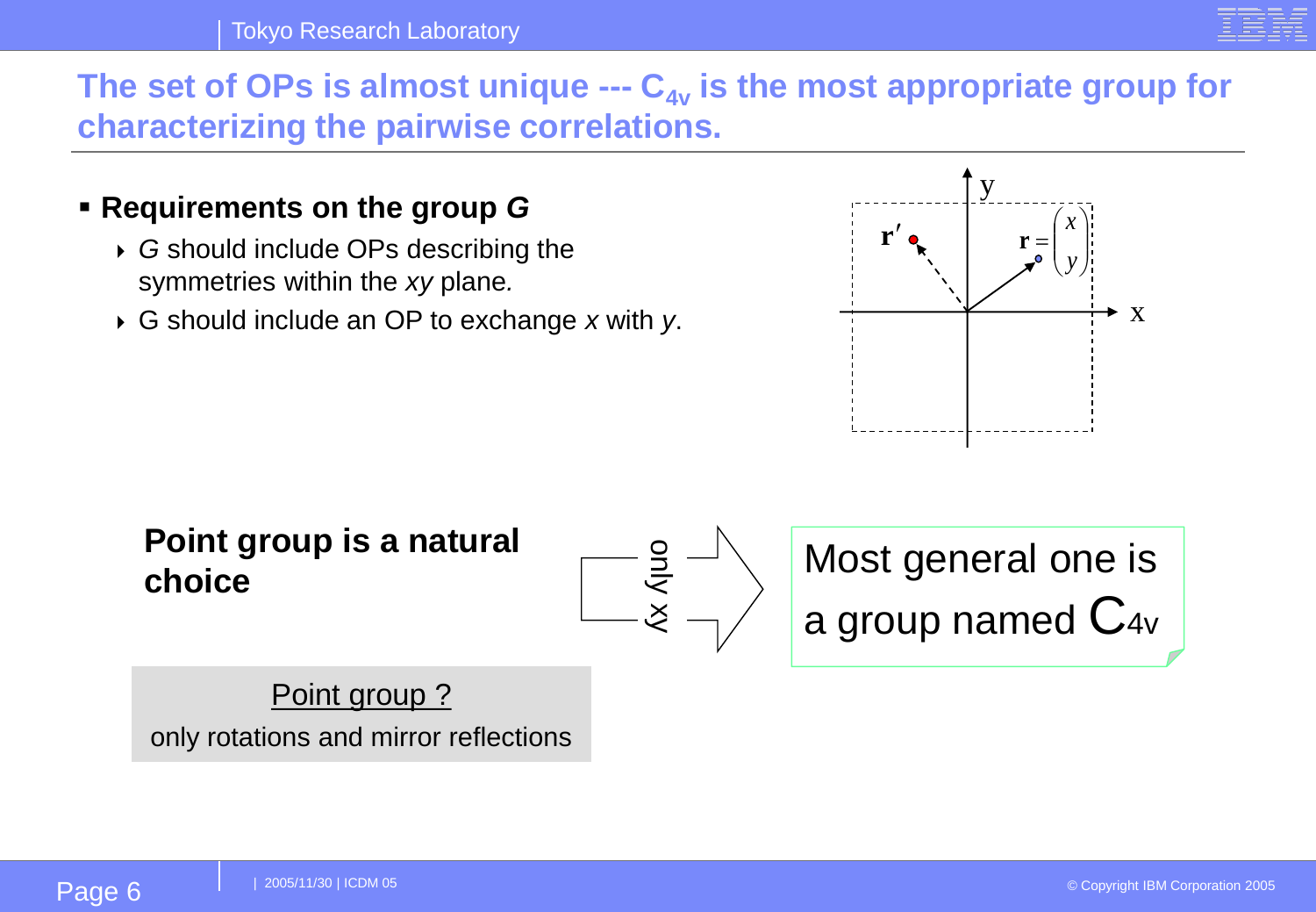#### Tokyo Research Laboratory

## **What is the C<sub>4v</sub> group?**

**It contains 8 symmetry operations within the xy space.**

 $\Diamond$  C<sub>4</sub>: 90<sup>o</sup> rotation around the z axis  $\circ$   $C_4$ <sup>3</sup>: 270<sup>o</sup> rotation around the z axis  $\Diamond$  C<sub>2</sub>: 180<sup>o</sup> rotation around the z axis

 $\Diamond \sigma_x$ : mirror reflection about the zx plane  $\Diamond \sigma_y$ : mirror reflection about the zy plane  $\circ$   $\sigma_{\xi}$ : mirror reflection about the  $\xi z$  plane  $\phi$   $\sigma_{\eta}$ : mirror reflection about the  $\eta z$  plane

 $\Diamond$  I: identity operation (do nothing)



For  $g \in C_{4V}$ ,  $|f\rangle \in \mathcal{H}$ , the operation of g on  $|f\rangle$ is defined by

$$
g|f\rangle = \int d\mathbf{r} \, g|\mathbf{r}\rangle f(\mathbf{r})
$$

$$
= \int d\mathbf{r}|\mathbf{r}\rangle f(g^{-1}\mathbf{r})
$$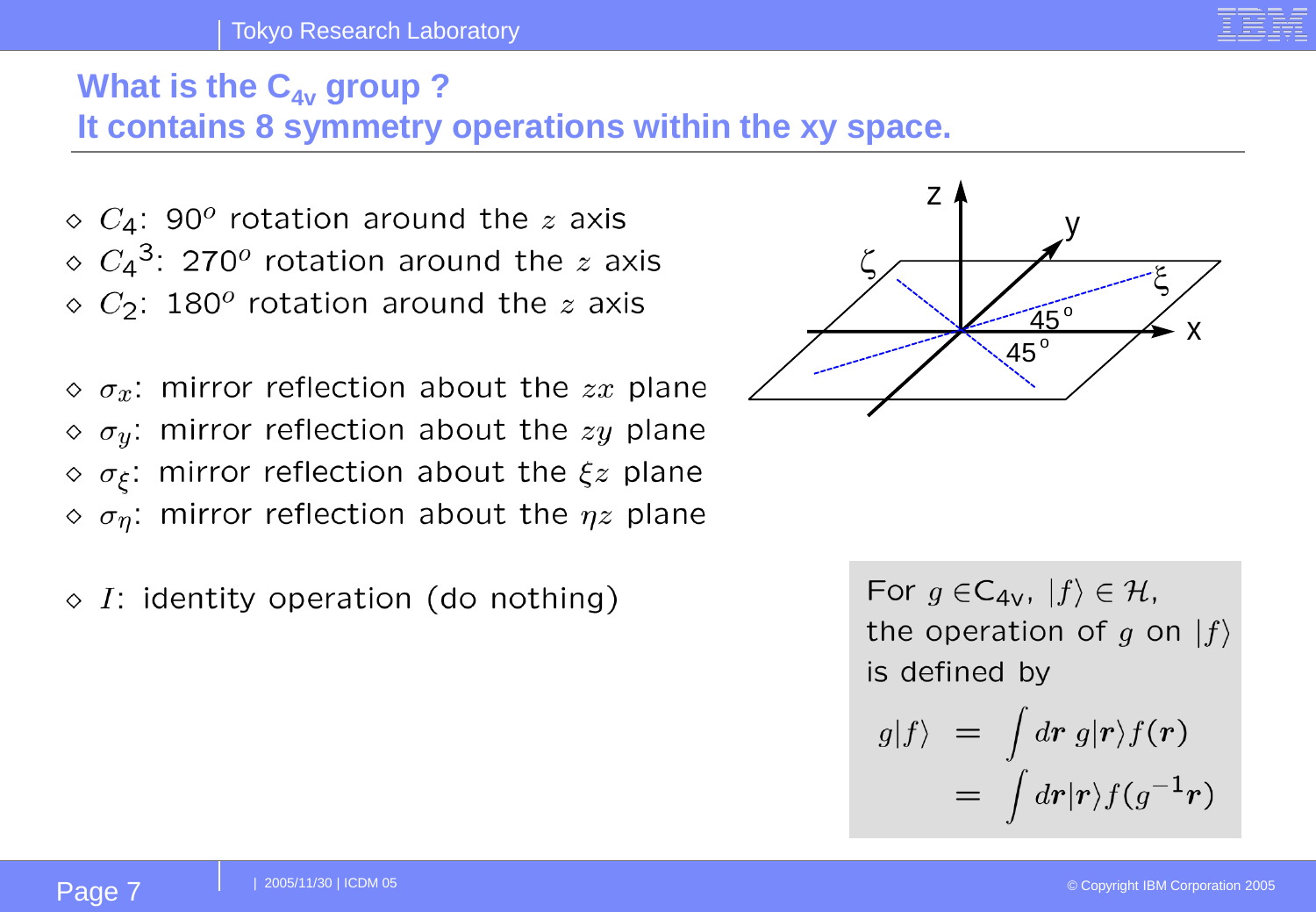

**Only a single IRR has been used for recognizing correlation patterns. We unveil the other representations !**

#### **One can easily prove:**

 $|xy\rangle$  spans the B<sub>2</sub> irreducible representation (IRR) space of  $C_{4v}$ . Thus,  $\langle p|xy \rangle$  is a B<sub>2</sub> IRR.

#### **Further, a "symmetry decomposition theorem" holds:**

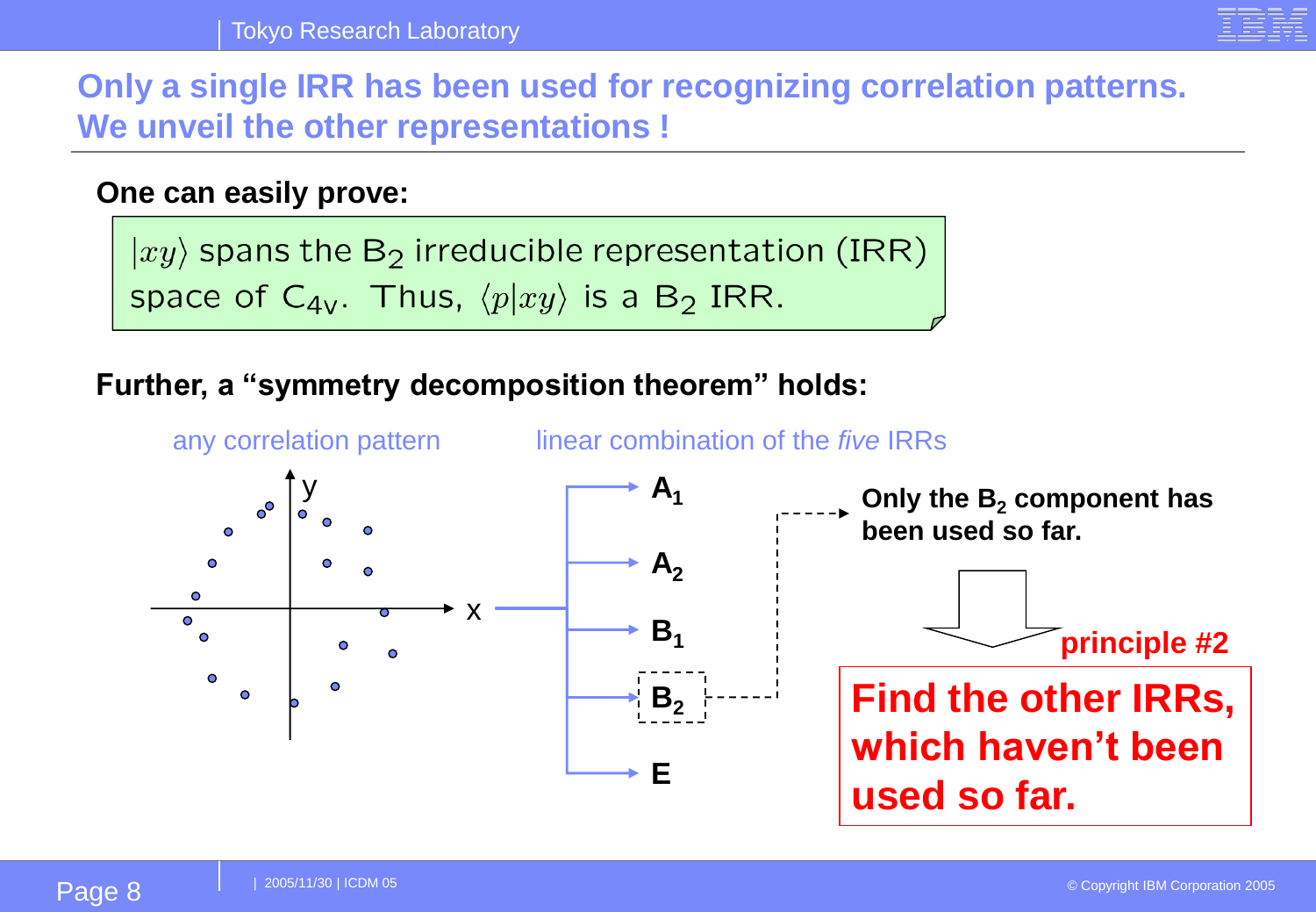

**The two consequences lead to the definition of the generalized covariances, which are symmetrized cross cumulants in the C4v sense.** 



**Construct IRRs as linear combinations of CCs**

$$
C(B_2) = \langle xy \rangle_c
$$
  
\n
$$
C(E_1) = [\langle xy^2 \rangle_c + \langle x^2 y \rangle_c]/2
$$
  
\nresult: 
$$
C(E_2) = [\langle xy^2 \rangle_c - \langle x^2 y \rangle_c]/2
$$
  
\n
$$
C(A_1) = \langle x^2 y^2 \rangle_c
$$
  
\n
$$
C(A_2) = [\langle xy^3 \rangle_c - \langle x^3 y \rangle_c]/2
$$

#### **Note**

- There is arbitrariness in prefactors
- x and y should be standardized (unit variance) to be scale invariant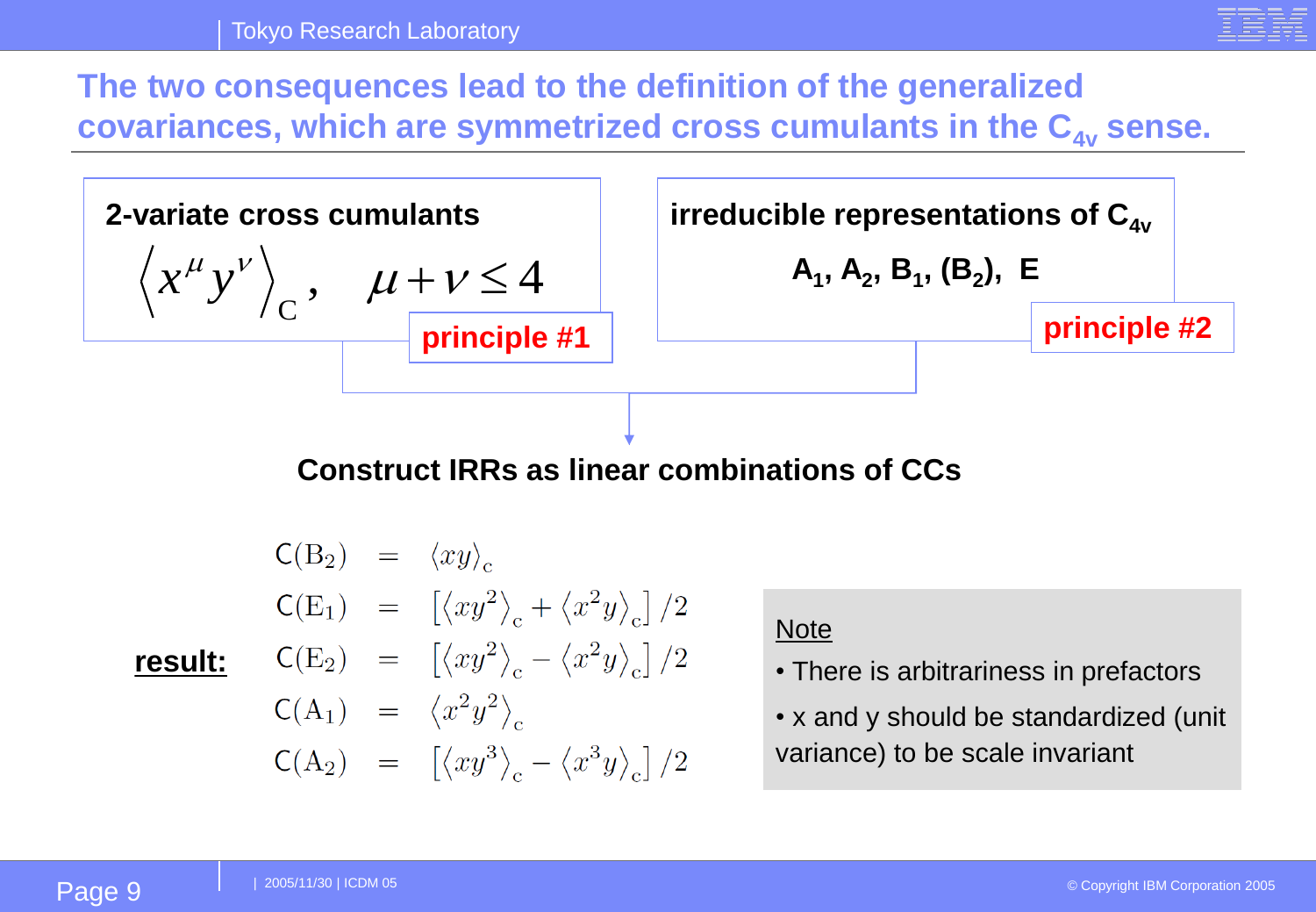#### Tokyo Research Laboratory



## **Experiment with Lissajous' trajectories. The generalized covariances detect the nonlinearities while the standard covariance C(B<sup>2</sup> ) fails.**



 $\cdot$  C(B $_2$ ) should be minus 1 due to the perfect Inverse linear correlation

 $\cdot$  C(B<sub>2</sub>) fails to capture the correlation

 $\cdot$  C(A<sub>1</sub>) succeeds to detect the nonlinear correlation

 $\cdot$  C(B<sub>2</sub>) fails to capture the correlation

 $\cdot$  C(E<sub>2</sub>) and C(E<sub>2</sub>) succeed to detect the nonlinear correlation

 $\cdot$  C(B<sub>2</sub>) fails to capture the correlation

 $\cdot$  C(A<sub>2</sub>) succeeds to detect the nonlinear correlation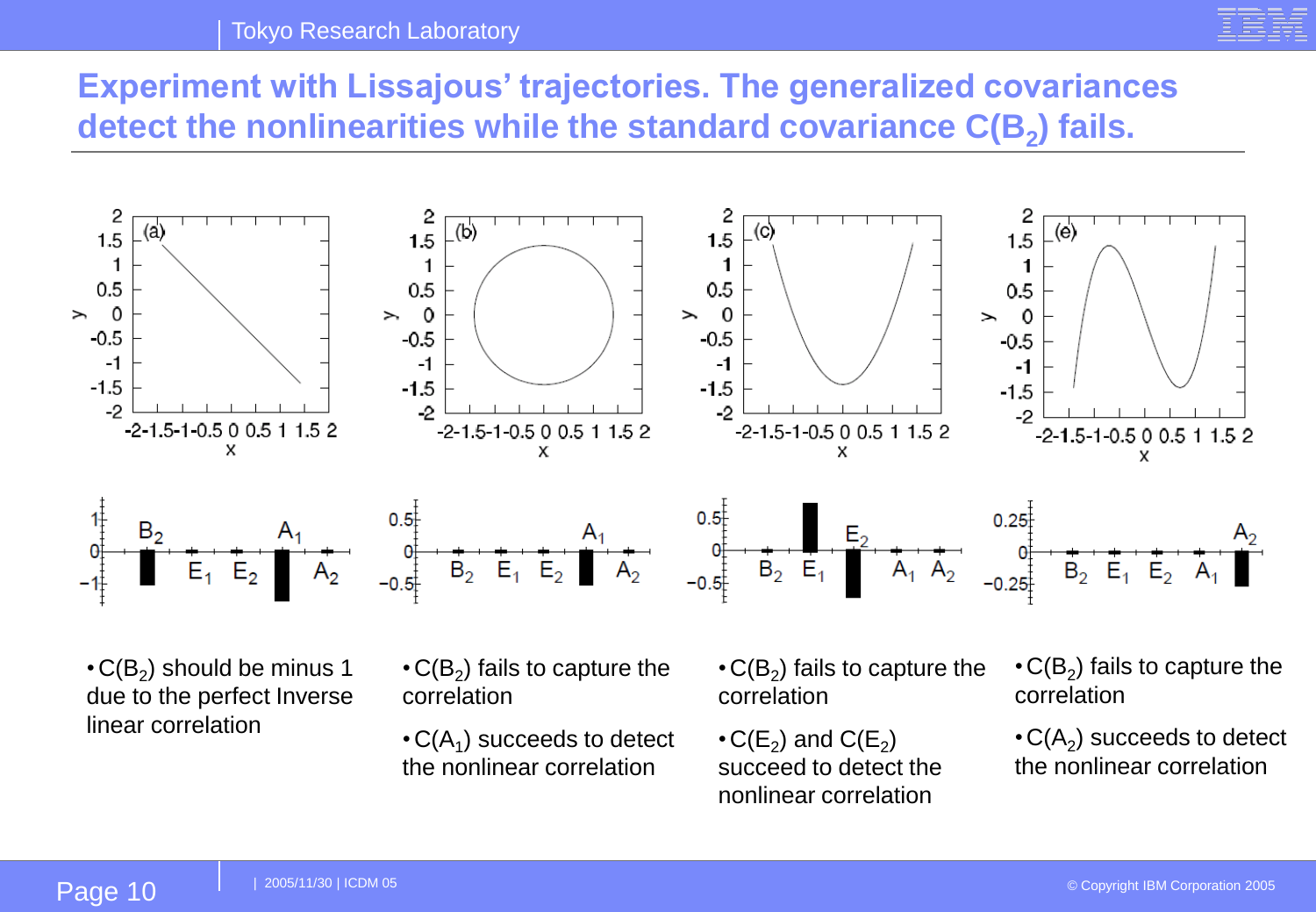

### **Summary:**

**We have generalized the notion of covariance using group theory.** 

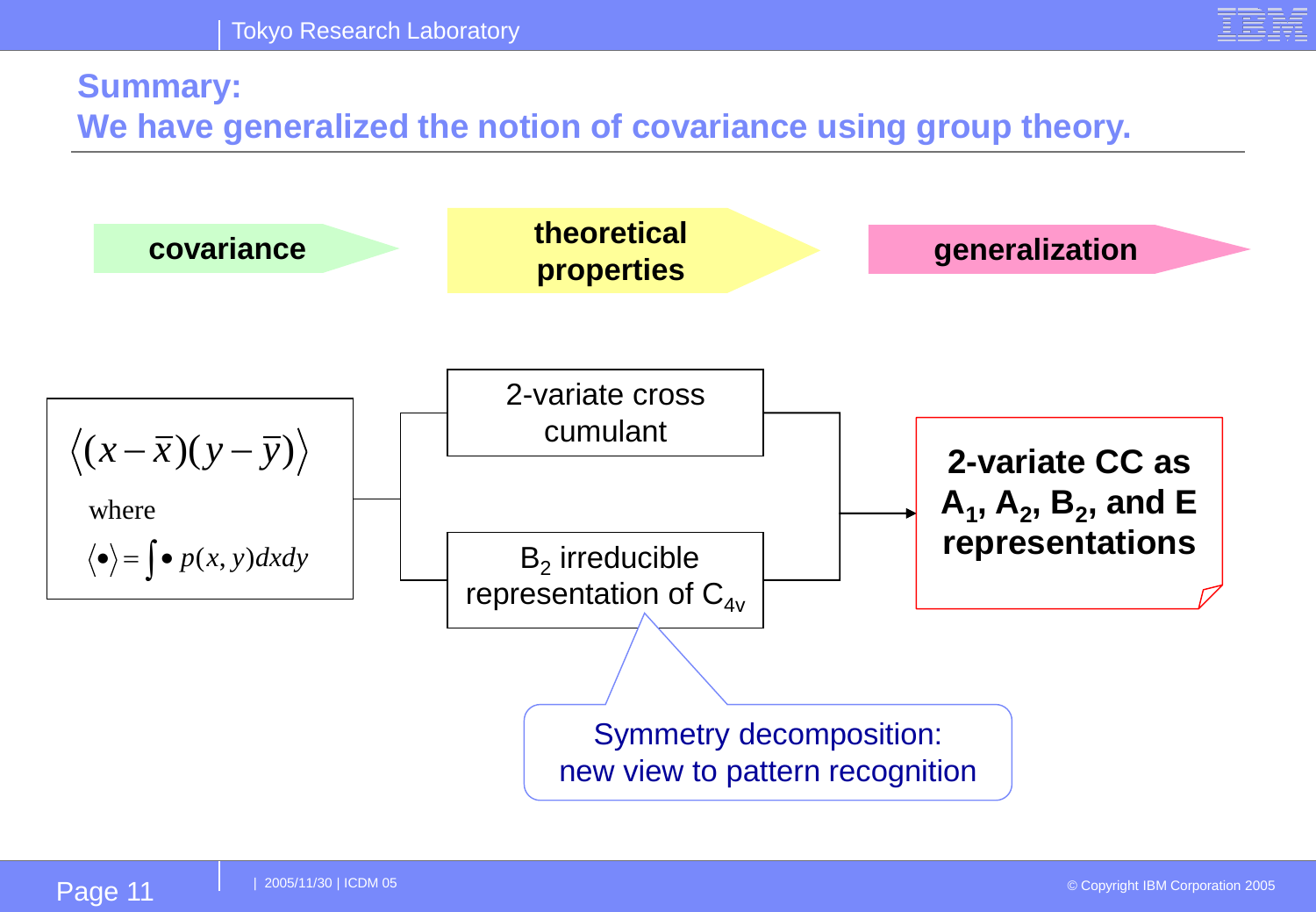

# **Thank you !!**

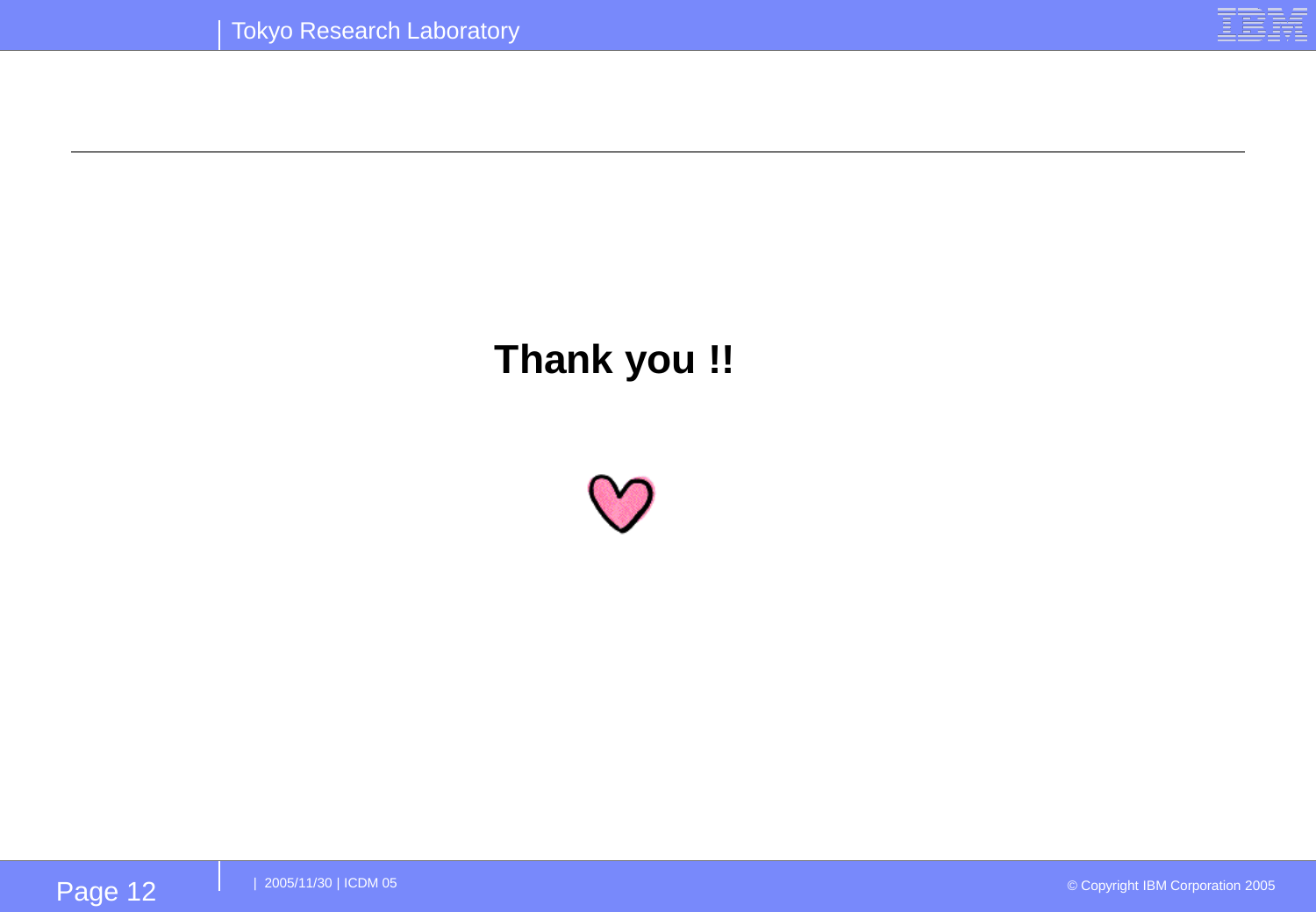

**Background. How can you tell the difference of the two states quantitatively? The traditional covariance is not helpful.**



### ▪ **Traditional covariance**



- *C*<sub>xy</sub> would be *useless* in this case.
- **The traditional covariance cannot capture nonlinearities.**
- **We wish to explicitly define useful metrics for nonlinear correlations.**
	- cf. kernel methods are black-boxes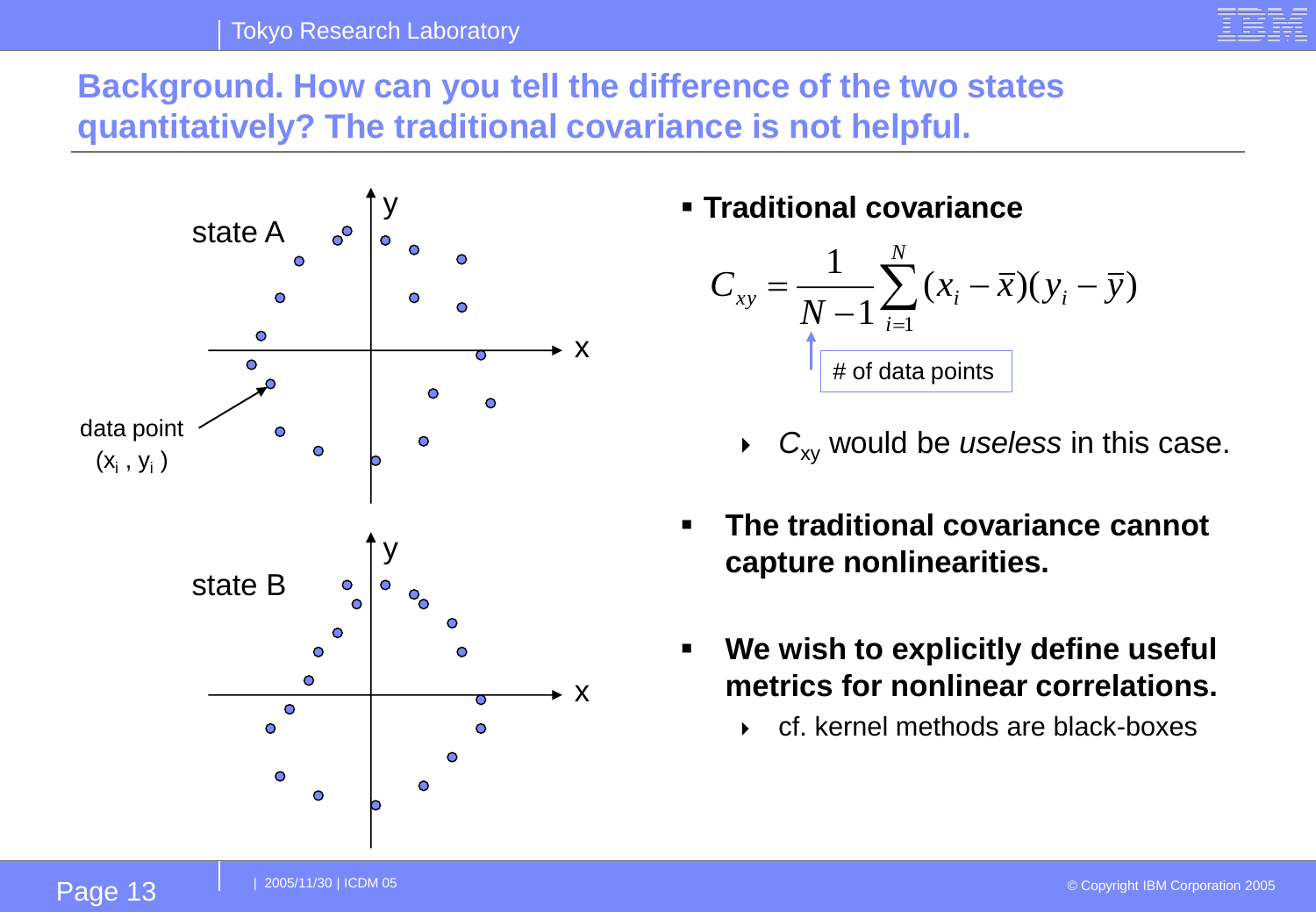

### **Covariance as the lowest order CC: Summary of this section. We focus on cross cumulants (CC) as a theoretical basis.**



#### **Cumulant generating function**

$$
\Psi(s) \equiv \ln \int d\boldsymbol{x} \ p(\boldsymbol{x}) \exp(s^{\mathrm{T}} \boldsymbol{x}) = \ln \left\langle \exp(s^{\mathrm{T}} \boldsymbol{x}) \right\rangle
$$

cumulants are expansion  $\Psi(s) = \sum_{j} s_j \langle x_j \rangle_c + \dots$  coeff. w.r.t. *s*<br>+  $\frac{1}{k!} \sum_{j} s_{j_1} \cdots s_{j_k} \langle x_{j_1} \cdots x_{j_k} \rangle_c + \dots$ **Definition of cumulants**

Notation of "cumulant average" $\langle x_{i_1}{}^{a_1} x_{i_2}{}^{a_2} \cdots x_{i_k}{}^{a_k} \rangle$  $(a_1, ..., a_k)$ -th order cumulant w.r.t  $(x_1, ..., x_k)$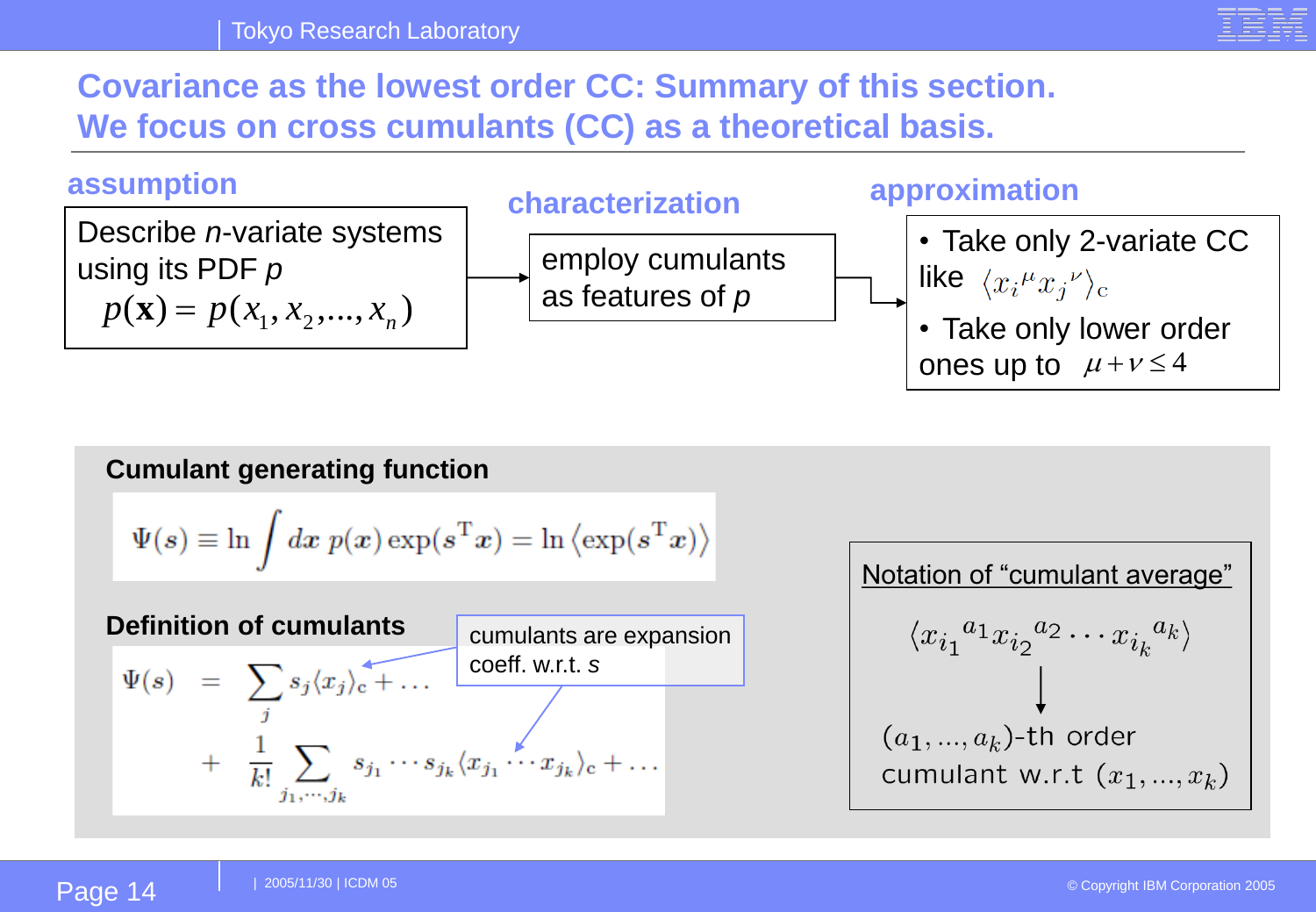

### **Sparse Correlation Approximation of the cumulant generating function. What kind of terms are omitted?**

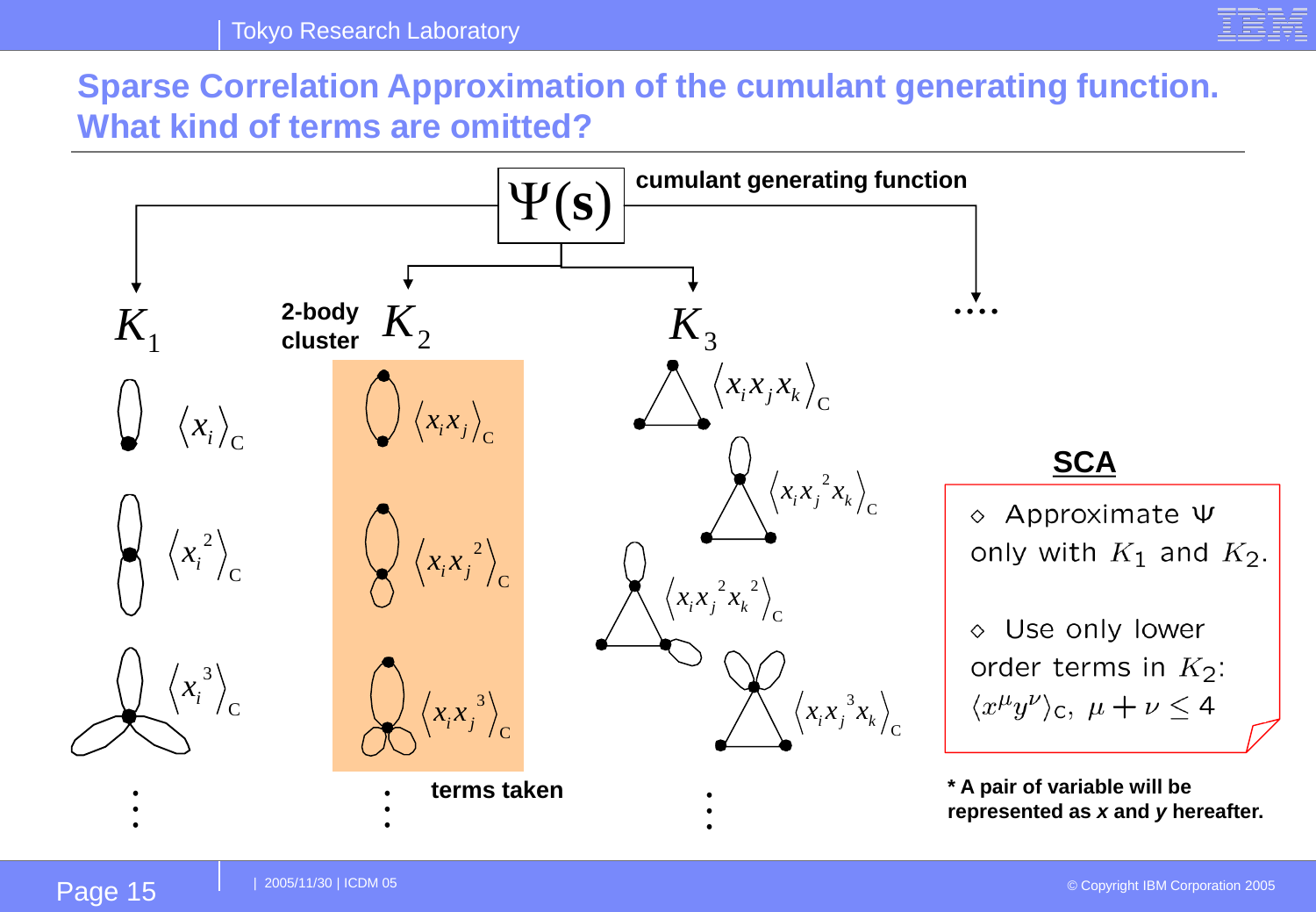

**Mathematical preliminaries. Position operator, Hilbert space, Dirac's bra-ket notation, and moments in the bra-ket notation**



$$
H = \big\{\!|\mathbf{r}\big\}\!|\mathbf{r} \in D\big\}
$$

$$
\text{Def. of a state vector } | p \rangle: \quad | p \rangle = \int_D d\mathbf{r} | \mathbf{r} \rangle p(\mathbf{r})
$$

where  $p(\mathbf{r}) = \langle \mathbf{r} | p \rangle$  is the marginal DF wrt (x,y)

 $\langle \mathbf{r} | x^{\mu} y^{\nu} \rangle = x^{\mu} y^{\nu}$ Def. of a state vector  $|x^{\mu}y^{\nu}\rangle$ :

Bra - ket notation of moments

$$
\langle p | x^{\mu} y^{\nu} \rangle = \int_{D} d\mathbf{r} x^{\mu} y^{\nu} p(\mathbf{r}) = \langle x^{\mu} y^{\nu} \rangle
$$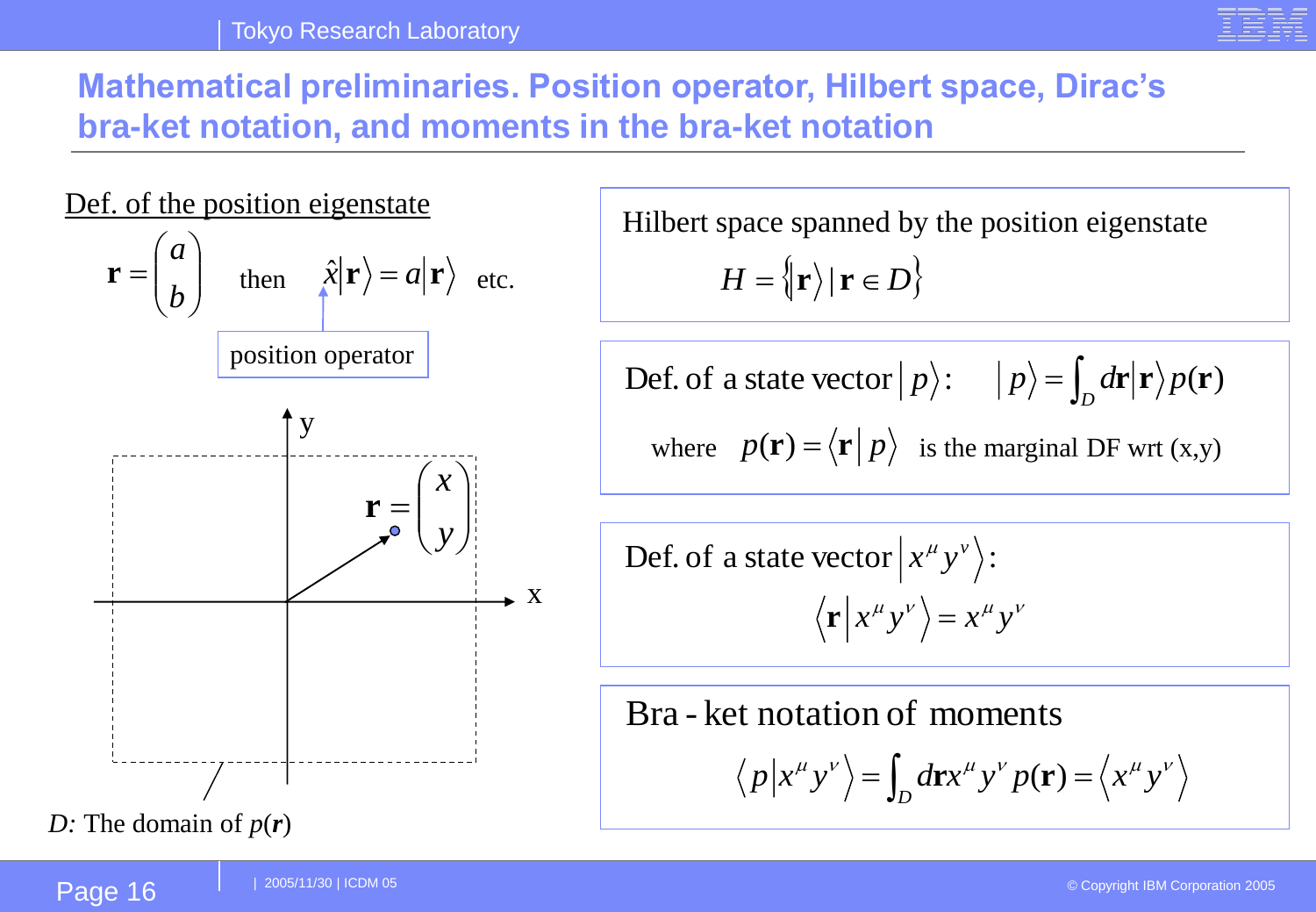### **Verifying the definition of the generalized covariances: a few examples.**

(1) 
$$
|x^2y^2\rangle \in \mathcal{H}
$$
  
For  $\forall g \in C_{4V}$ ,  $\langle r|g|x^2y^2\rangle = x^2y^2$ .

**representation matrices are all 1** → **A1 representation**



(2) 
$$
|xy^2\rangle
$$
 and  $|x^2y\rangle$   
\n $\langle r|C_4|xy^2\rangle = x^2y$  and  $\langle r|C_4|x^2y\rangle = -xy^2$   
\nThus, the representation matrix of  $C_4$  is

Table 2. The character table of the 
$$
\mathbf{C}_{4\mathrm{v}}
$$
 group.

$$
D(C_4) = \left(\begin{array}{cc} 0 & -1 \\ -1 & 0 \end{array}\right),
$$

 $\sqrt{2}$ 

 $\mathcal{L}$ 

so that we have  $TrD(C_4) = 0$ .

You can use the method of projection operators if want to construct IRRs systematically

(See a textbook of group theory)

 $\ddot{\phantom{a}}$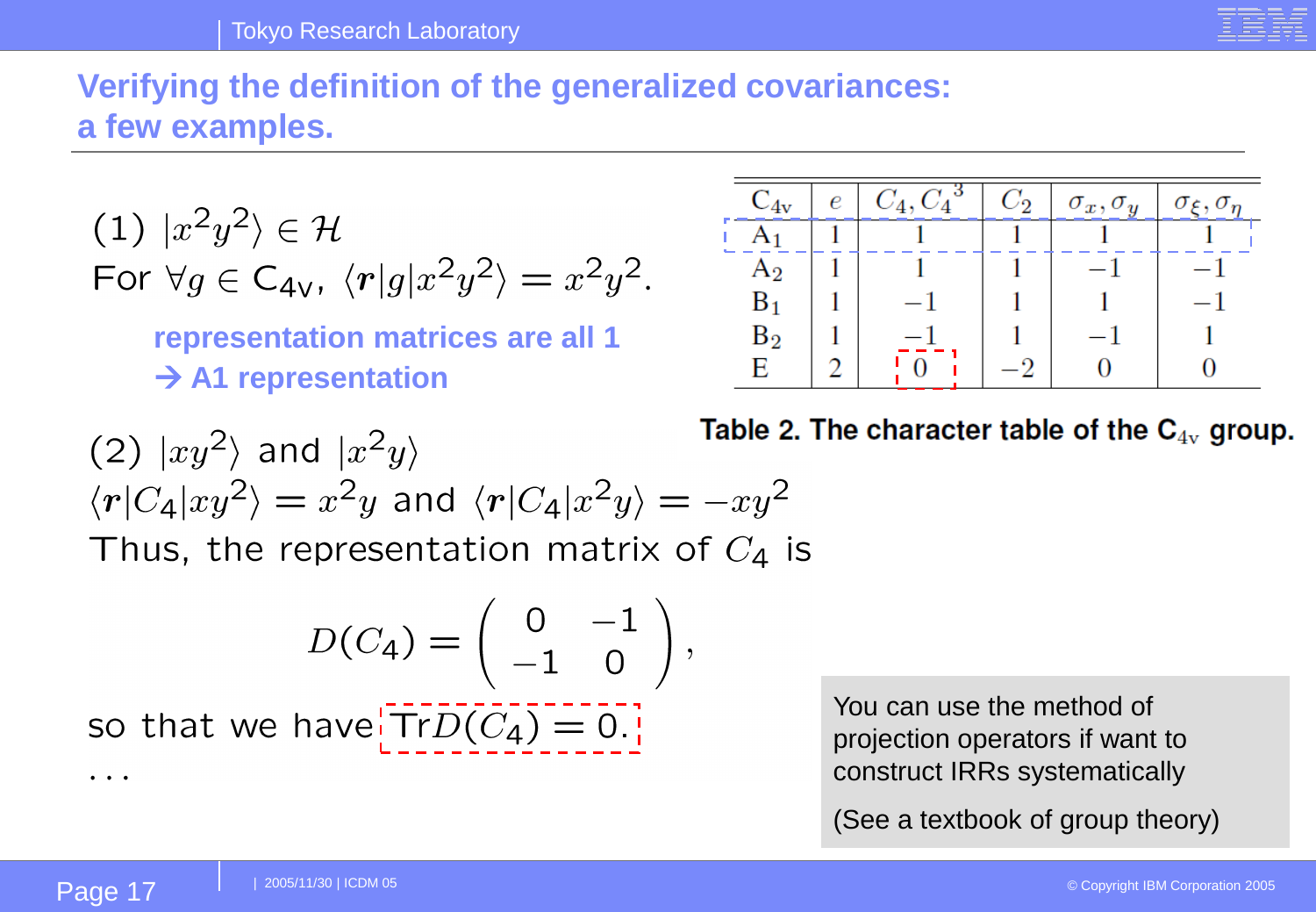

### **Experiment : Calculating the generalized covariances for Lissajous' trajectories analytically.**

### ▪ **Model of correlated variables →**

- assume the uniformly distribution over *t*
- $\rightarrow$  mean is zero for both x and y
- $\rightarrow$  variance is 1 for both x and y
- **Generalized covariances can be explicitly calculated**

$$
C(B_2) = \delta_{\omega_1, \omega_2} \sin \Omega_1^{\beta, \alpha}
$$
  
\n
$$
C(E_1) = -\frac{\delta_{\omega_1, 2\omega_2}}{\sqrt{2}} \cos \Omega_2^{\alpha, \beta} + \frac{\delta_{2\omega_1, \omega_2}}{\sqrt{2}} \sin \Omega_2^{\beta, \alpha}
$$
  
\n
$$
C(E_2) = -\frac{\delta_{\omega_1, 2\omega_2}}{\sqrt{2}} \cos \Omega_2^{\alpha, \beta} - \frac{\delta_{2\omega_1, \omega_2}}{\sqrt{2}} \sin \Omega_2^{\beta, \alpha}
$$
  
\n
$$
C(A_1) = -\frac{\delta_{\omega_1, \omega_2}}{2} \left[1 + 2 \sin^2(\Omega_1^{\alpha, \beta})\right]
$$
  
\n
$$
C(A_2) = \frac{\delta_{\omega_1, 3\omega_2}}{4} \sin \Omega_3^{\alpha, \beta} - \frac{\delta_{3\omega_1, \omega_2}}{4} \sin \Omega_3^{\beta, \alpha},
$$

where we used the symbol  $\Omega_c^{a,b} = a - bc$ .

$$
x(t) = \sqrt{2}\cos(\omega_1 t + \alpha)
$$

$$
y(t) = \sqrt{2}\sin(\omega_2 t + \beta)
$$

Cs are zero unless  $\omega_1/\omega_2$ takes special values.

 $\Diamond$  If not, the  $xy$  space will be filled with the trajectory in the limit  $t\to\infty$